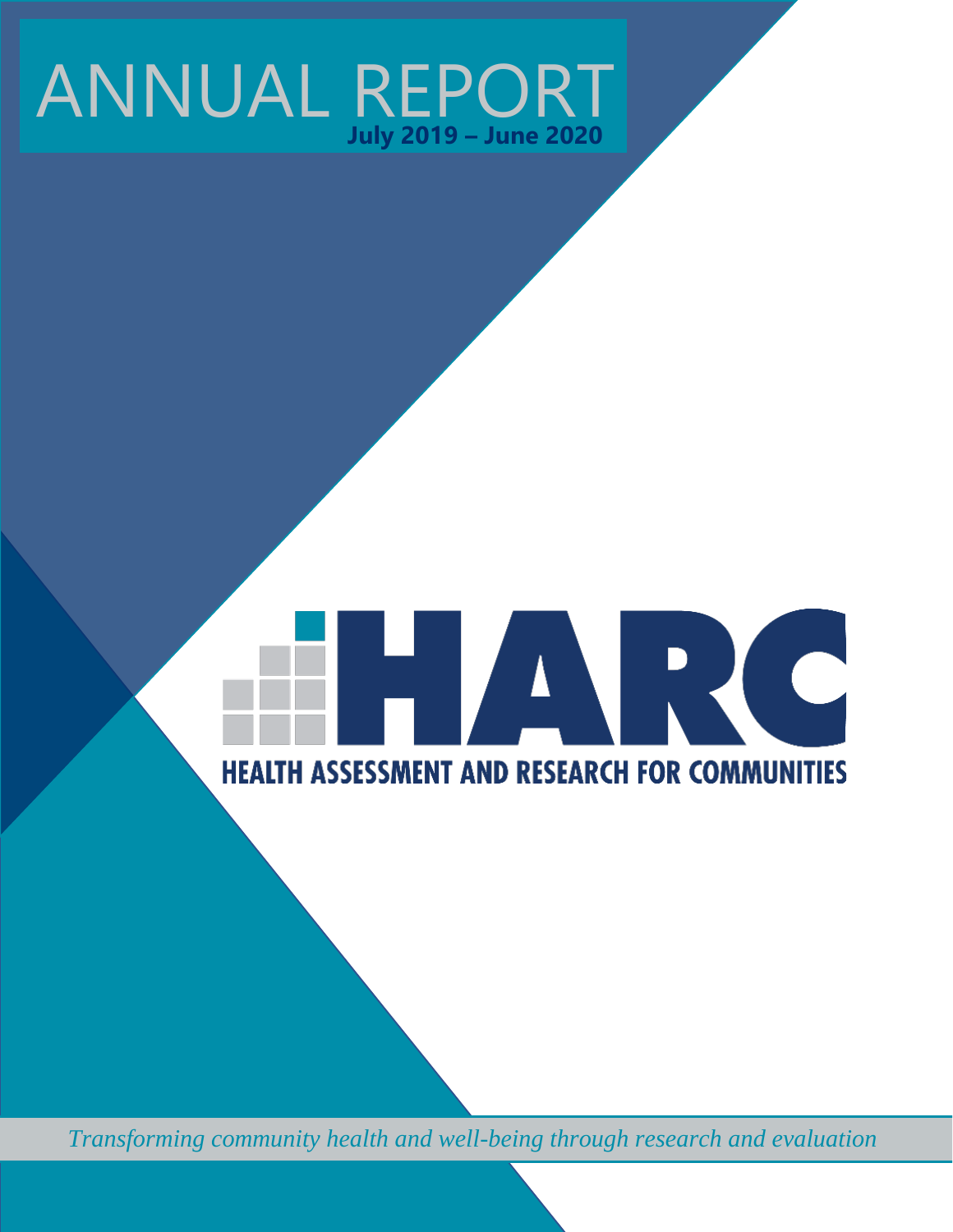#### <span id="page-1-0"></span>**About HARC**

HARC is a 501(c)3 nonprofit research and evaluation organization located in Palm Desert. Founded in 2006, HARC was intended to provide local data that could be used by leaders to tell the unique story of health, well-being, and quality of life in the Coachella Valley region of Southern California.

HARC began this work by providing a population health survey of the Coachella Valley community. Guided by over 30 local leaders as well as expert consultants, it was determined that this survey would be conducted via random-digit-dial telephone interviews in English and Spanish, repeated every three years to provide on-going trends. The content of the survey is community-driven, and covers topics such as health care access, utilization, health behaviors, major disease, mental health, and more. The first survey was conducted in 2007, and results were provided to the community in early 2008. To date, the survey has been conducted five times (2007, 2010, 2013, 2016, 2019). Each cycle, results are provided back to the community in the form of a written Executive Report, an online searchable database, and special reports and data briefs on a variety of focused health issues.

The data provided by the Coachella Valley Community Health Survey is used by nonprofits, hospitals, higher education, K-12 education, governmental agencies, and media organizations, among others. These organizations use the data to apply for funding, create presentations/lectures, prioritizing health needs, developing programs to address those needs, writing articles, designing and conducting trainings, and making/changing policy.

In 2009, HARC branched out from the Coachella Valley Community Health Survey and began to offer customized research and evaluation services for other organizations. Through these services, HARC shares the advanced expertise of their researchers with organizations who otherwise would go without reliable data. These services include program evaluation, needs assessments, data analysis, workplace wellness services, and much more. Clients come from across the Inland Empire and beyond.

HARC's expertise lies in the social determinants of health; that is, the idea that where you live, work, learn, and play has a strong impact on your well-being and quality of life. The social determinants of health encompass things like economic security, education, safety, community cohesion, neighborhoods and the built environment, and of course, healthcare.

HARC is dedicated to working collaboratively with partners to improve lives in communities. We believe our expertise in data and information is a critical piece to lifting up the quality of life in communities.

*Mission: HARC is a nonprofit that advances quality of life by helping community leaders use objective research and analysis to turn data into action. Vision: Improving quality of life for all communities through data.*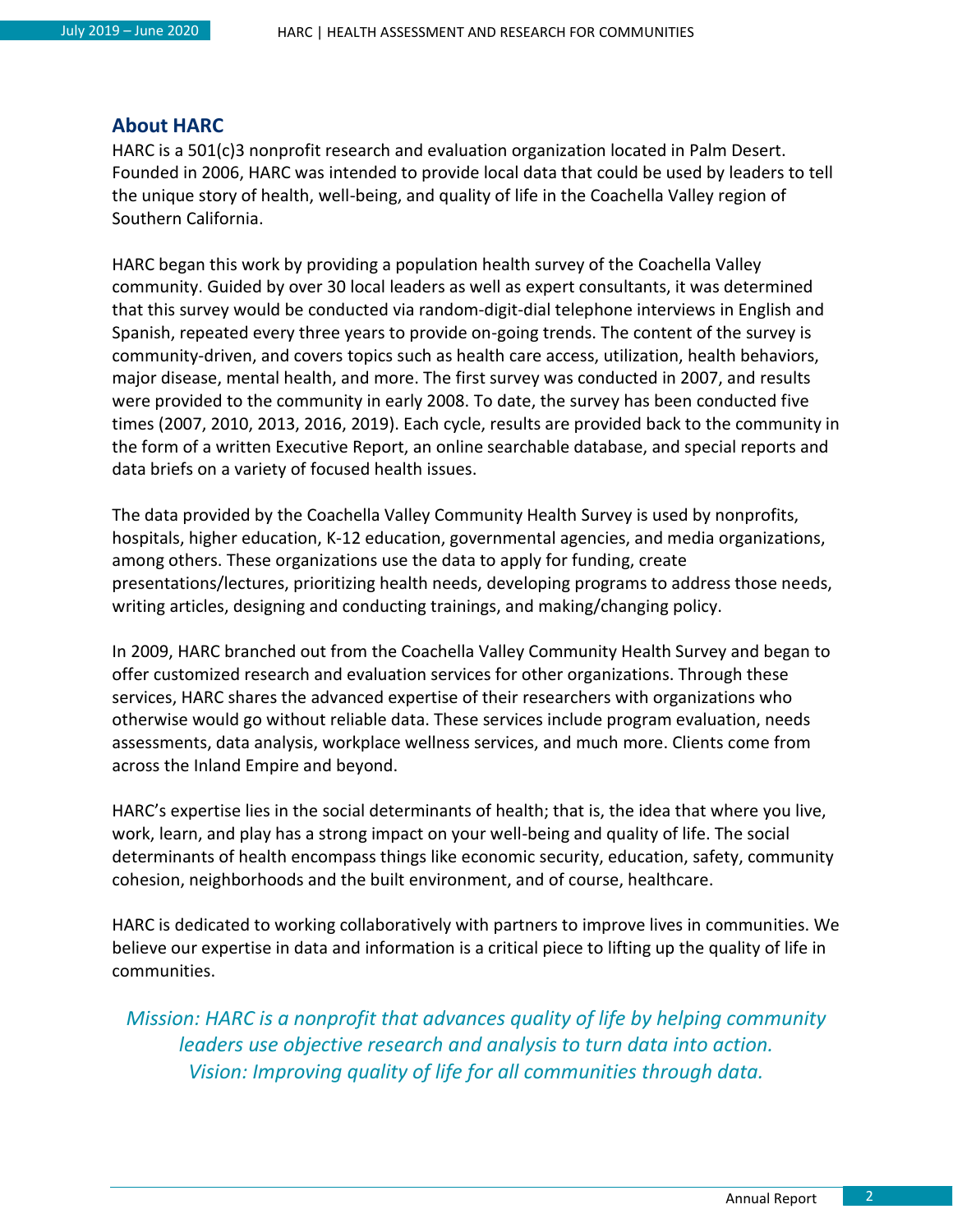#### <span id="page-2-0"></span>**Executive Introduction**



Dear Reader,

Fiscal Year 2019-2020 was an intense one for HARC. HARC spent the later months of 2019 collecting data for our triennial Coachella Valley Community Health Survey, a massive undertaking now more than ever. Our plans for 2020 were ambitious, but, like everyone across the globe, were thrown into chaos when the novel Coronavirus disease 2019 (COVID-19) turned into a global pandemic. It is a true testament to HARC's resiliency that we were able to not only keep our doors open, but also to grow and thrive during the pandemic.

Thanks to our hardworking staff, we were able to release the results of our 2019 Coachella Valley Community Health Survey to the public in March 2020 with no delay. We started producing infographics to help combat disinformation, promote healthy behaviors during lockdown, and to do so in a way that is accessible and fun. Thanks to generous donors Lucie Arnaz and Laurence Luckinbill as well as the John P. Monahan Foundation and the Western Wind Foundation, we were able to conduct a Coachella Valley COVID-19 Needs Assessment to better understand how the pandemic was impacting our local community. As always, we provided all of these products to the community for free, as it is our belief that everyone benefits from having good data to make decisions, especially during chaotic times.

HARC shifted to remote operations in March 2020 to comply with shelter-in-place orders and protect our community, and we continue to operate remotely today to do our part to put a stop to the pandemic. Thanks to our talented and hardworking staff, this transition was nearly seamless—they continue to do great work, no matter where they are located. Similarly, our Board pivoted to remote operations without a hitch; their support was invaluable to our ability to continue operations amid such uncertainty.

We were lucky enough to receive support from the Paycheck Protection Program, which allowed us to end the year in black despite an abrupt decrease in contributions. In fact, in FY 19-20, HARC staff expanded: Amairani Ramos joined our team as a Research Assistant. We are thrilled to have another Coachella Valley native on the team.

I could not be more proud of our team—staff and Board—and grateful to all of our partners who helped us make it through this tumultuous year. Please read on to learn more about what we were able to accomplish.

Sincerely,

Clenna Le Comte Hinely

Jenna LeComte-Hinely, PhD Chief Executive Officer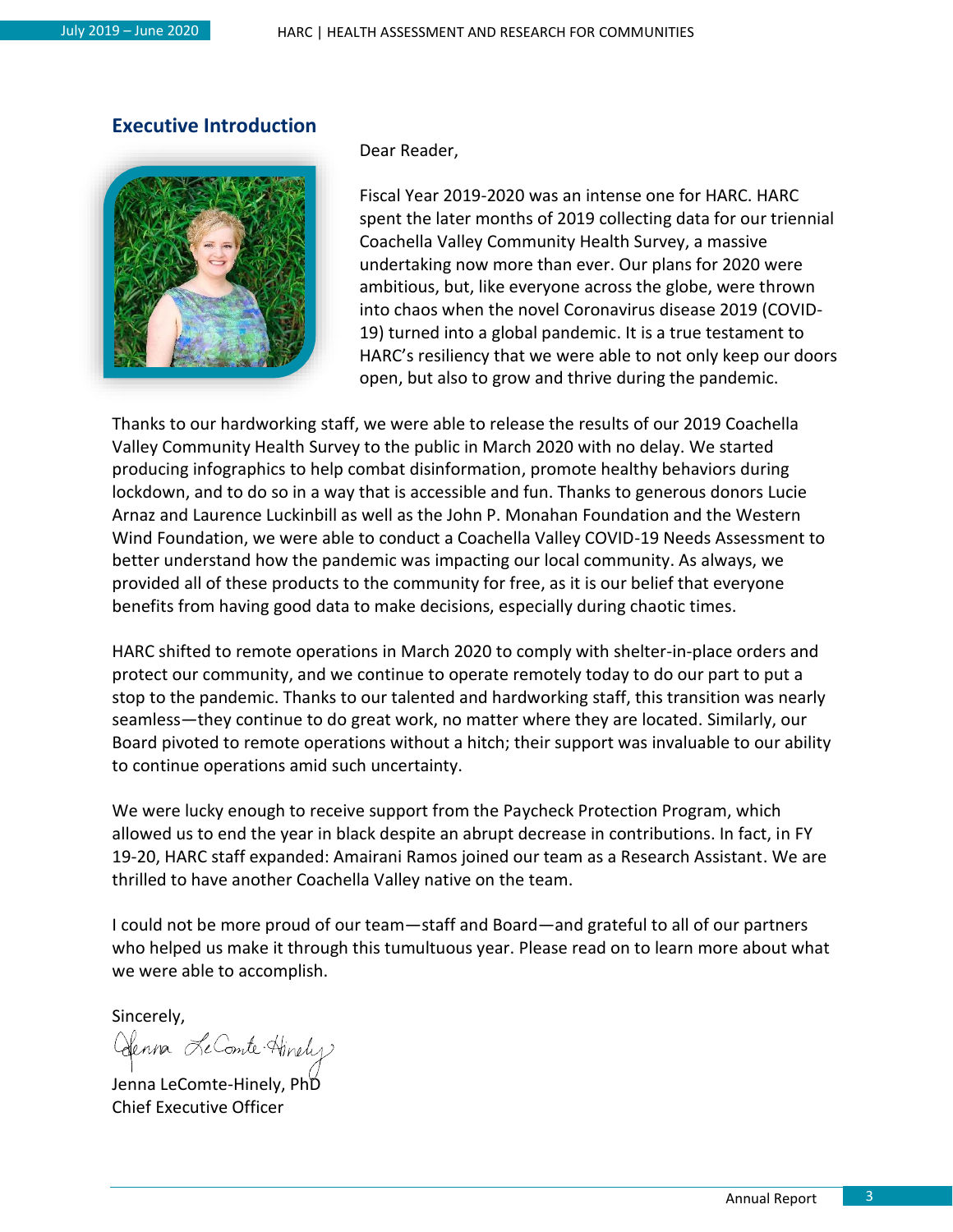#### **Table of Contents**

<span id="page-3-0"></span>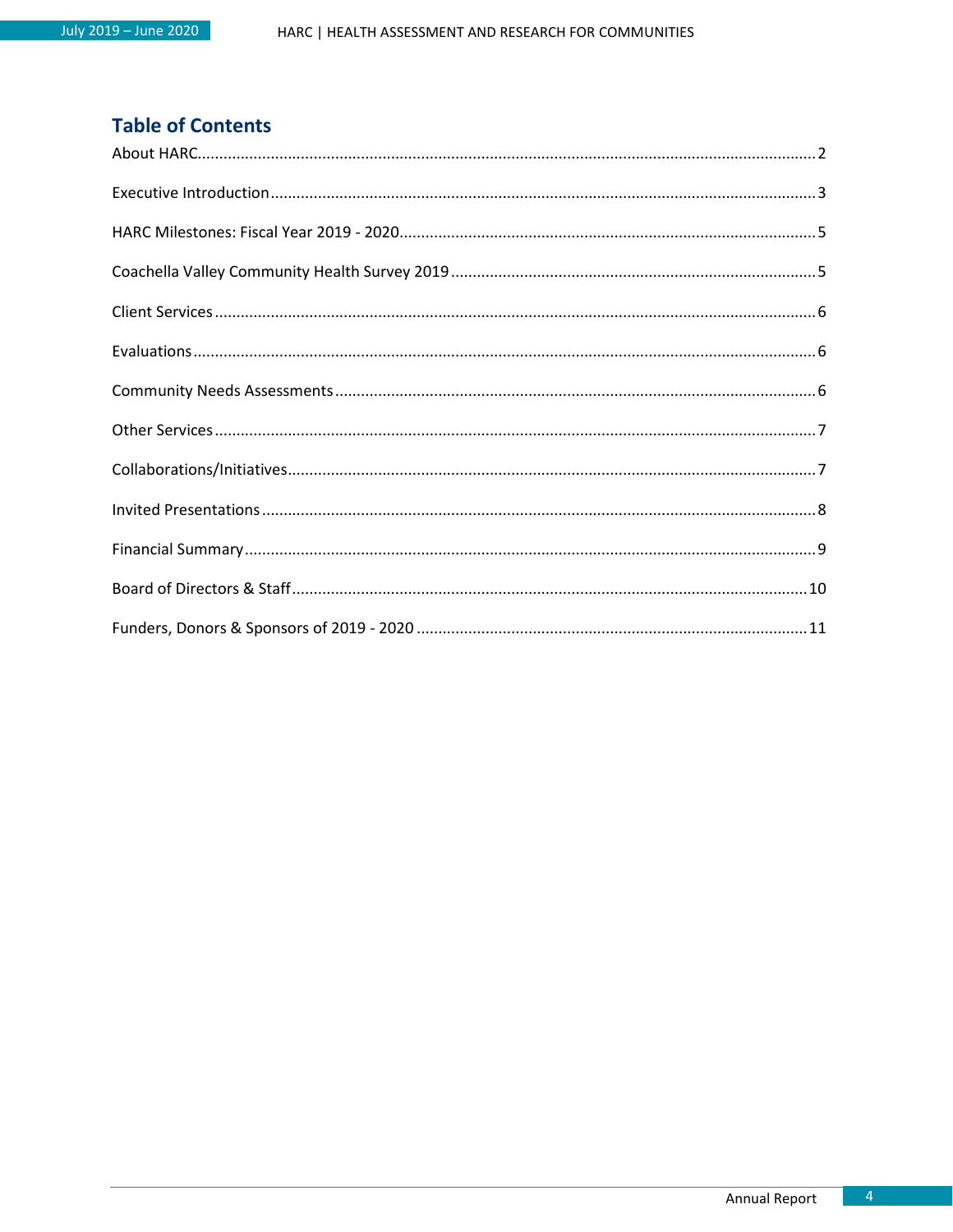#### **HARC Milestones: Fiscal Year 2019 - 2020**

#### <span id="page-4-0"></span>**Coachella Valley Community Health Survey 2019**

HARC's flagship service, and the reason why HARC was originally founded, is the Coachella Valley Community Health Survey. Data is now available from five surveys: 2007, 2010, 2013, 2016, and 2019. In September 2018, HARC received a two-year grant from Desert Healthcare District/Foundation to support the 2019 survey for \$399,979. This accounted for half of the overall total cost of the project. Dozens of other funders also contributed to the cost of the survey.

The 2019 survey was met with unique challenges. Due to increases in "robo-calls" and spam-calling, meeting our target sample size of 2,500 residents resulted in data collection spanning a year (January 2019 to December 2019). Despite these



challenges, HARC staff was able to create a comprehensive Executive Report detailing the health of the Coachella Valley region by March of 2020.



<span id="page-4-1"></span>Traditionally, HARC has released the results of this important survey through a large community event, our Data Release Event. However, upon finishing the survey, the COVID-19 pandemic was rapidly sweeping through Riverside County. Thus, HARC released the 2019 findings on March  $31<sup>st</sup>$  of 2020 through a webinar, sponsored by the City of Palm Desert. There were 187 unique participants in the live event, and an additional 137 individuals viewed the video of the event after it was posted to YouTube.

Following the event, the report was downloaded by 99 unique individuals by the end of FY 19- 20 (June 30, 2020). These people represented a wide variety of organizations, such as nonprofits, health and human service providers, city governments, federally qualified health centers, hospitals, and educational institutions, among others. By the end of FY 19-20, 11 data users reported receiving over \$1,439,500 using the data to support their requests for funding.

During FY 19-20, HARC mailed out 462 printed copies of the Executive Report to stakeholders, including Board Members, individual donors, funders, each of the nine cities, elected officials, attendees on the webinar, those who requested a copy of the report via a link on HARC's website and social media, other local leaders (e.g., tribal leadership, school districts, etc.), and all organizations that helped us get the word out about "take the call".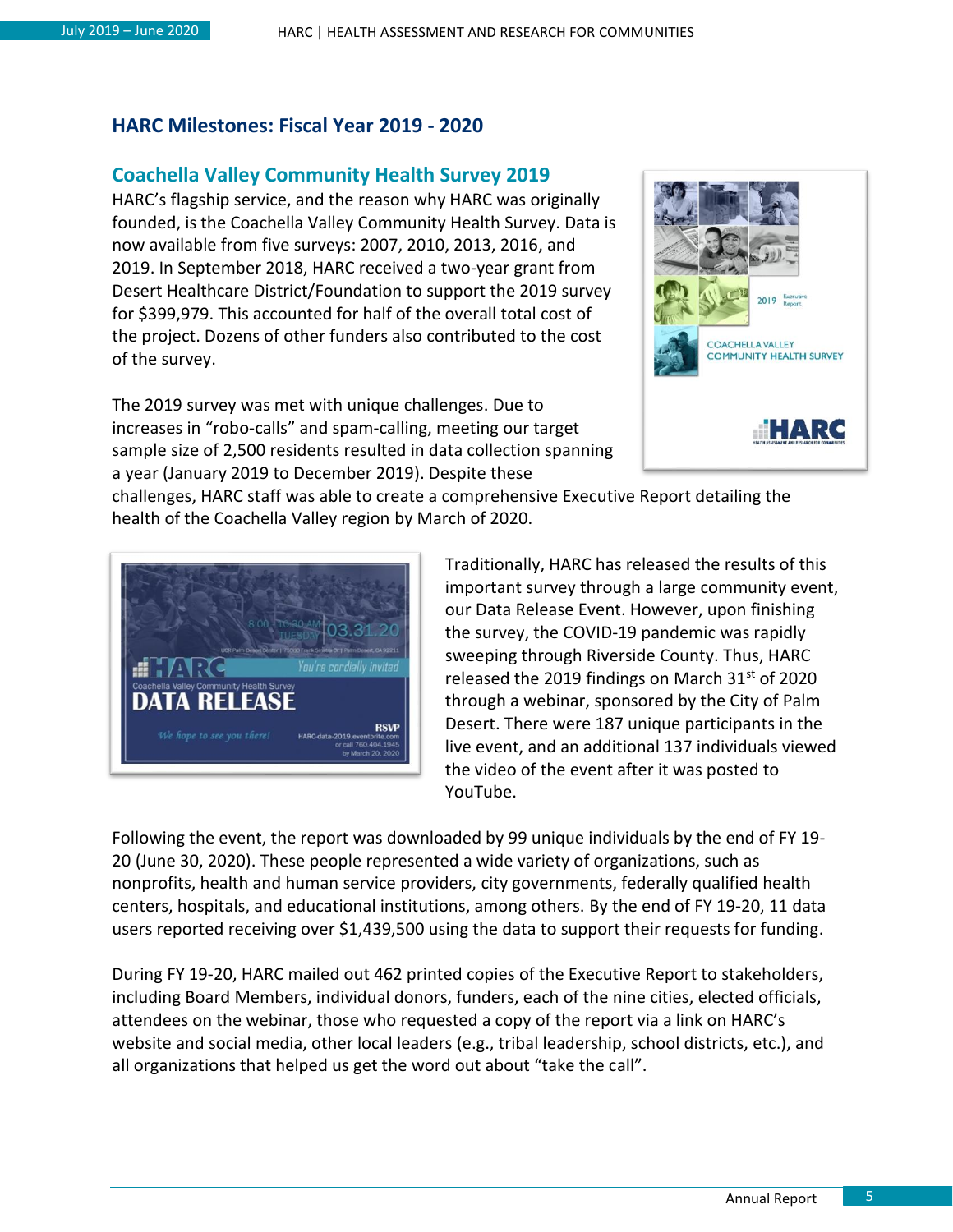#### **Client Services**

During Fiscal Year 2019-2020, HARC worked on 27 different consulting projects.

#### <span id="page-5-0"></span>*Evaluations*

HARC's program evaluation services help clients to document the effectiveness of their programs, creating sharable success stories to help them secure additional funds for these important services.

- **1.** *ACT for MS:* Evaluation of Enhanced Strength Training, Flexibility, and Circulation Improvement program
- **2.** *Coachella Valley Horse Rescue:* Evaluation of their "Veteran Bootcamp" program to reduce anxiety and PTSD in returning veterans
- **3.** *Desert Blind and Handicapped:* Evaluation of a transportation program for people who are blind and/or disabled
- **4.** *Joslyn Senior Center:* Evaluation of the Wellness Center and affiliated programs
- **5.** *Latino Commission of Riverside County:* Evaluation of residential substance abuse treatment facilities for teens
- **6.** *Mizell Senior Center:* Evaluation of "A Matter of Balance" fall prevention program for seniors
- **7.** *RAP Foundation:* Collective impact evaluation of health/mental health funding initiative
- **8.** *RAP Foundation:* Collective impact evaluation of the regranting of funds from the James Irvine Foundation in support of immigrant rights and mental health
- **9.** *Riverside County Workforce Development Center:* Evaluation of Youth Opportunity Centers in Riverside County
- **10.** *Spirit Mountain Retreat:* Evaluation of a retreat for women with PTSD
- **11.** *TruEvolution:* Design and implementation of data tracking and evaluation tools

#### <span id="page-5-1"></span>*Community Needs Assessments*

HARC helps clients to design and implement these community needs assessments, collecting data and transforming it into useful information that the clients can then use to strategically plan their work going forward.

- **1.** *Coachella Valley COVID-19 Needs Assessment:* Funded by Lucie Arnaz and Laurence Luckinbill, John P. Monahan Foundation, and Western Wind Foundation for the benefit of all Coachella Valley residents
- **2.** *Coachella Valley Unified School District:* Head Start Community Needs Assessment
- **3.** *Desert Healthcare District/Foundation:* Community Health Needs Assessment (CHNA) and Community Health Improvement Plan (CHIP) for the Coachella Valley
- **4.** *Desert Sands Unified School District:* Head Start Community Needs Assessment
- **5.** *Kaiser Permanente – Moreno Valley:* Community Health Needs Assessment and Implementation Strategy for the Moreno Valley hospital catchment area
- **6.** *Kaiser Permanente - Riverside:* Community Health Needs Assessment and Implementation Strategy for the Riverside hospital catchment area
- **7.** *Palm Springs Unified School District:* Head Start Community Needs Assessment
- **8.** *San Bernardino County Department of Public Health:* Community outreach, focus groups, and reporting related to their Community Vital Signs (CVS) project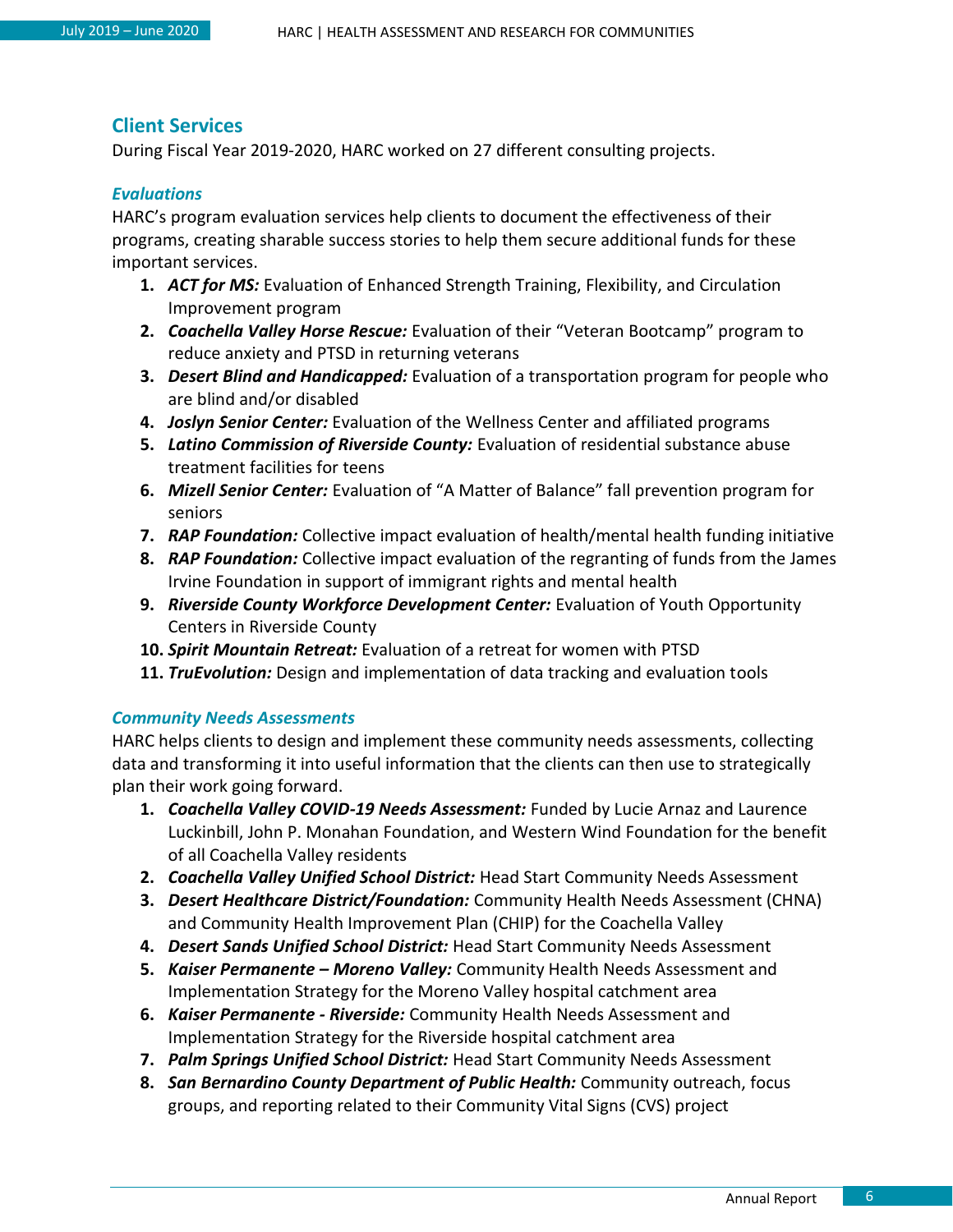#### <span id="page-6-0"></span>*Other Services*

HARC's expertise in data collection and analyses makes our team the ideal consultant for any project that requires data savvy, as evidenced by these other projects.

- **1.** *Altura:* Design of survey tools to measure patient engagement, COVID-19 needs
- **2.** *California Partnership:* Design and implement data tracking systems, funded by a grant from TCF
- **3.** *Clinicas de Salud del Pueblo:* Client satisfaction surveys at their clinic sites in Riverside and Imperial Counties
- **4.** *Coachella Valley Association of Governments (CVAG):* Sensitivity analysis of CalEnviroScreen 3.0 for CVAG census tracts
- **5.** *Dissertation analyses for one doctoral candidate regarding anger management and the MMPI-2*
- **6.** *Galilee Center:* Consulting services to Galilee Center on behalf of RAP Foundation's Center for Nonprofit Advancement (CNA) to design data tracking tools
- **7.** *Private Individual Commission:* Secondary data report pertaining to the frequency and costs of medical procedures covered under Medicare at the Coachella Valley level
- **8.** *Silver Moonshots:* Create a seniors-by-age report using the 2019 Coachella Valley Community Health Survey data (based on prior report that utilized the 2016 data)

#### <span id="page-6-1"></span>**Collaborations/Initiatives**

HARC staff were active members of several collaboratives over the year, including:

- *Board Service***:** HARC staff members serve on the Boards of several nonprofits, including Borrego Health, Health to Hope, and HIV+ Aging Research Project – Palm Springs (HARP-PS).
- *California Leadership Academy for the Public's Health (CaLAPH)***:** HARC was the community partner for Riverside County Public Health's team.
- *Center for Health Disparities Research at UC Riverside:* HARC is a funded partner on this Center, which is a five-year project funded by the National Institutes of Health.
- *Coachella Valley Resource Collaborative*
- *Inland Empire Disabilities Collaborative*
- *Inland Empire Roadmap for an Inclusive and Sustainable Economy (IE RISE)***:** HARC was the co-lead of the "Health" track of this initiative.
- *UC Riverside School of Medicine Community Advisory Board*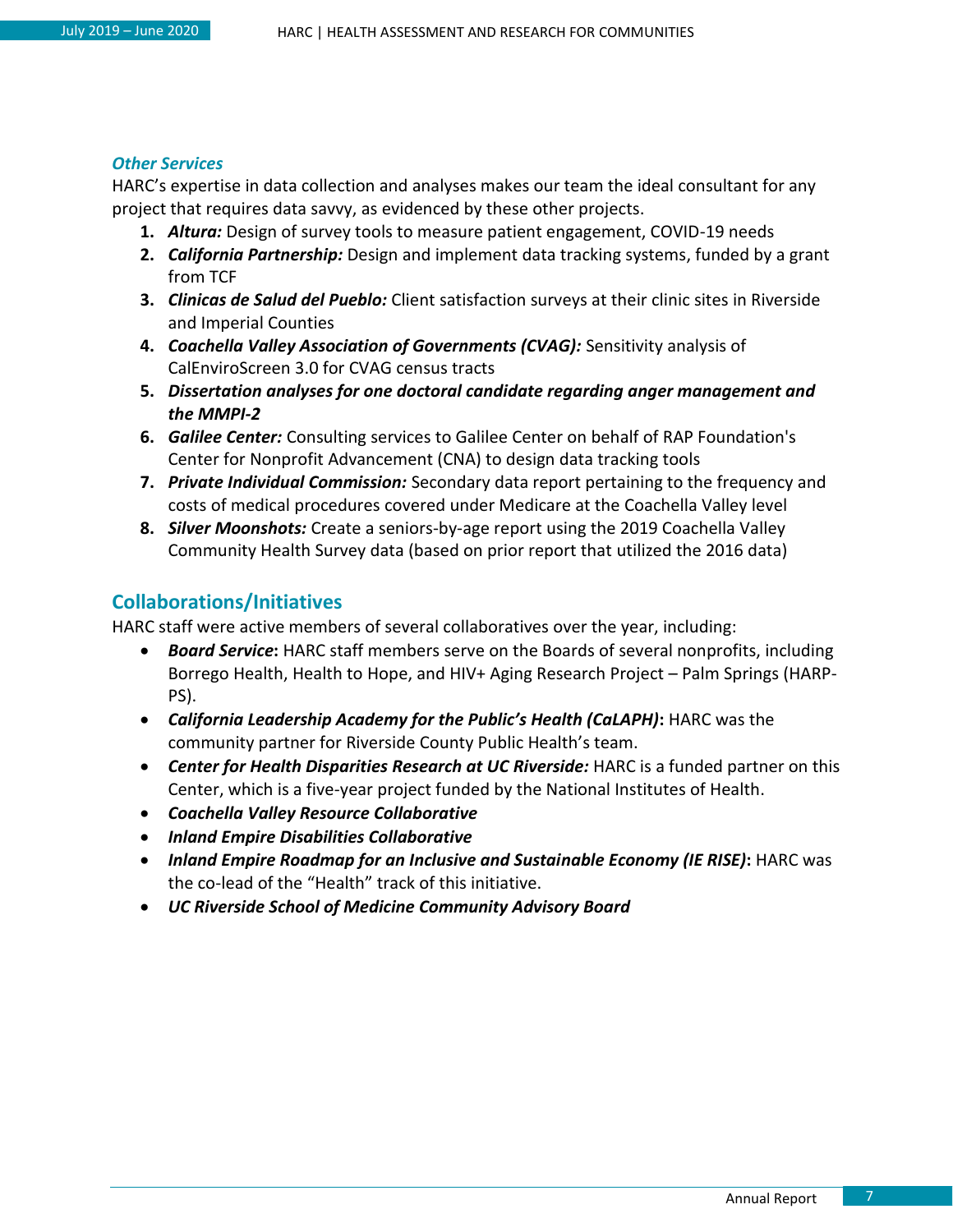#### <span id="page-7-0"></span>**Invited Presentations**

- *Using Data to Improve Coachella Valley Health.* Presented at Leadership Coachella Valley, December 14, 2019 in Rancho Mirage, CA.
- *Data and Storytelling.* Workshop provided at the Association of Fundraising Professionals/Center for Nonprofit Advancement Joint Mixer on January 14, 2019 in Indio, CA.
- *Alumni Perspectives on Nonprofit Accounting.* Guest lecture at University of Redlands in the Nonprofit Accounting Course, February 7, 2019, Redlands, CA.
- *Local Heart Health: Improving Our Numbers in the Future*. Guest speaker at the American Heart Association's "Go Red for Women" Luncheon, February 15, 2019 in Indian Wells, CA.
- *HARC & Health in the Coachella Valley*. Guest speaker at UC Riverside School of Medicine for 2<sup>nd</sup> year medical students, March 13, 2019, Riverside, CA.
- *Inman Disconnect*: Dr. LeComte-Hinely was a co-facilitator on the future of data in real estate in Palm Springs
- *Joey English Radio Show, April 18, 2020*
- *Ralph Squillace Radio Show*, April 24, 2020
- *Coachella Valley Community Health Survey 2019*. Presented to the Palms to Pines Rotary Meeting, May 8, 2019 in Palm Desert, CA.



*CEO Dr. LeComte-Hinely presenting at Leadership Coachella Valley at Desert Regional Medical Center*

- *Coachella Valley Community Health Survey 2019*. Presented to the Inland Empire Disabilities Collaborative – Low Desert Meeting, May 8, 2019 in Indio, CA.
- *The Coachella Valley Narrative.* Keynote presentation at the RAP Funding Conference, May 20, 2019, Palm Desert, CA.
- *Finding Data to Support Your Narrative.* Keynote presentation at the RAP Funding Conference, May 20, 2019, Palm Desert, CA.
- *Coachella Valley Community Health Survey 2019.* Presented at the Riverside County Research Exchange, May 22, 2019 in Riverside, CA.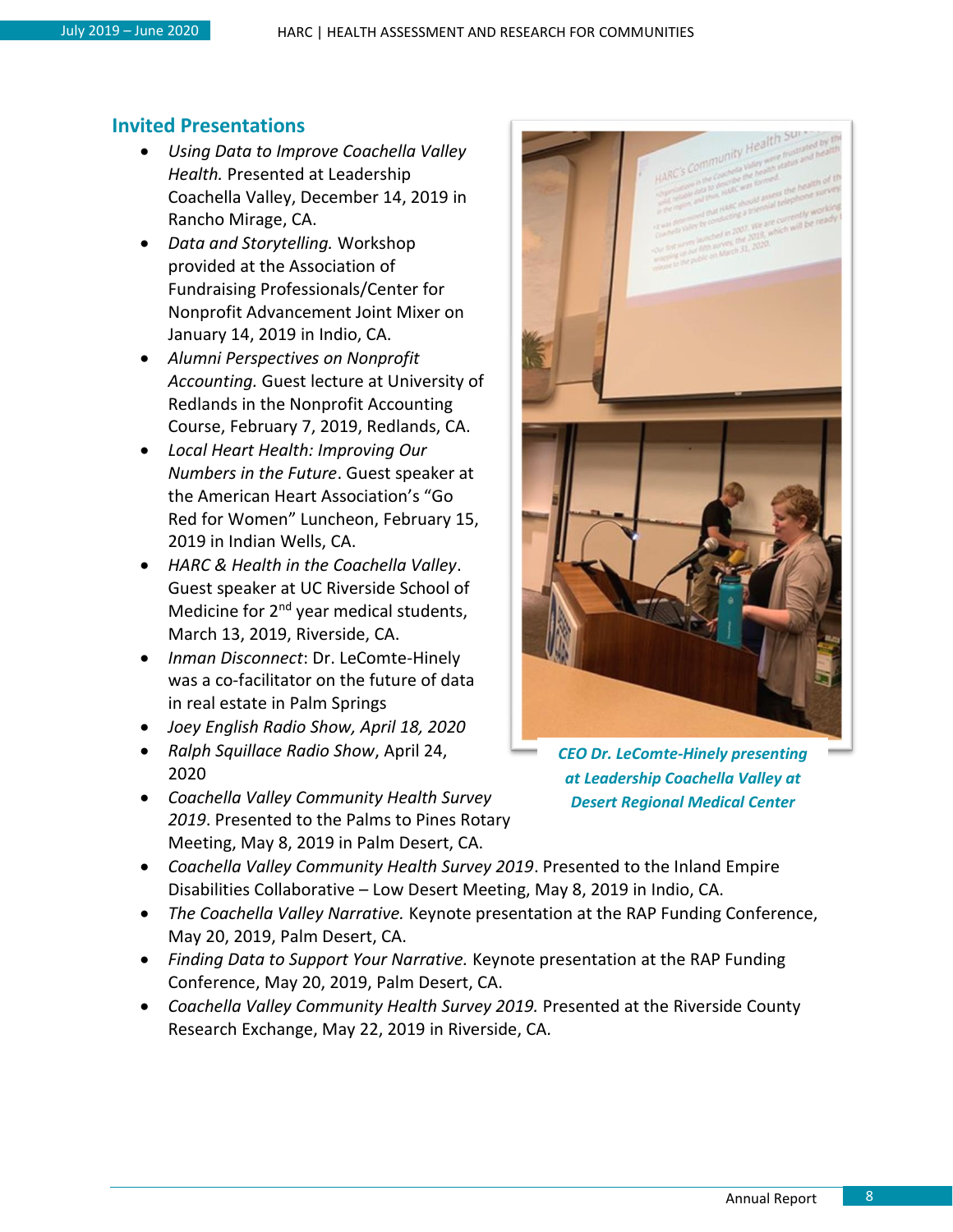#### <span id="page-8-0"></span>**Financial Summary**

Audited Condensed Statements of Financial Position for Fiscal Year 2019 – 2020, ending June 30, 2020.

#### Current Assets

| <b>Total Assets</b>          | \$867,116 |
|------------------------------|-----------|
| Long Term Assets             | 1,300     |
| Property and Equipment - Net | 9,908     |
| <b>Current Assets</b>        | \$855,908 |

#### Liabilities and Net Assets

| <b>Total Liabilities</b>   | \$471,316 |
|----------------------------|-----------|
| Long-Term Liabilities      |           |
| <b>Current Liabilities</b> | \$471,316 |

| <b>Total Liabilities and Net Assets</b> | \$867,116 |
|-----------------------------------------|-----------|
| Net Assets                              | \$395,800 |





#### Expenses

**Revenues** 

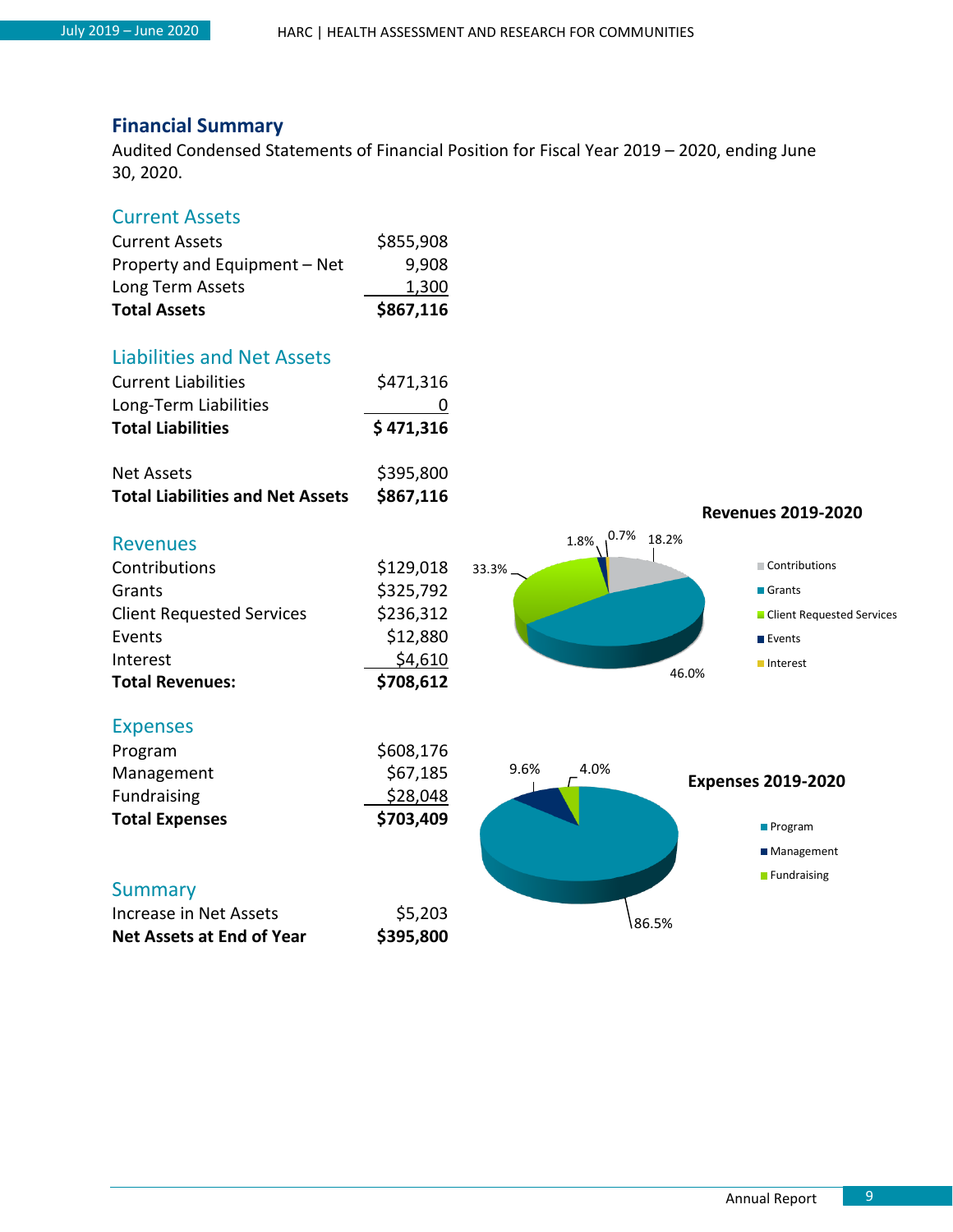#### <span id="page-9-0"></span>**Board of Directors & Staff**

#### **BOARD OF DIRECTORS FY 19-20**

**President Janet L. Collins**, PhD Retired Centers for Disease Control and Prevention

#### **Secretary-Treasurer**

**John Epps**, BA Retired Center for Nonprofit Advancement RAP Foundation

**Board Members Bill Ballas**, MS, CFRE Managing Member WSB, LLC

**Veronica Barajas**, BA Community Engagement Specialist, Coachella Valley Planned Parenthood of the Pacific Southwest

**Shayra Hernandez**, BA East Valley Liaison & Agriculture Advisor Supervisor V. Manuel Perez

#### **STAFF FY 19-20**

**Jenna LeComte-Hinely**, PhD Chief Executive Officer

**Cassaundra Leier**, PhD Director of Research and Evaluation

**Chris Morin**, MS Research and Evaluation Associate

**Jerry Quintana**, BA Research and Evaluation Assistant

**Amairani Ramos**, BA Research and Evaluation Assistant

<span id="page-9-1"></span>**Theresa Sama** Administrative Manager **Teresa Hodgkins**, PharmD, BCACP Vice President of Clinical Quality Initiatives Desert Oasis Healthcare

**Gemma Kim,** MD, FAAFP Director, Family Medicine Residence Program Associate Clinical Professor UC Riverside School of Medicine

**Joel L. Kinnamon**, EdD Superintendent/President College of the Desert

**Luz Moreno**, BA Community Engagement Manager Clinicas de Salud del Pueblo

**Greer Sullivan**, MD, MSPH Chief Research Officer Borrego Health

**Bill VanHemert**, MSW Director of Grants Desert AIDS Project

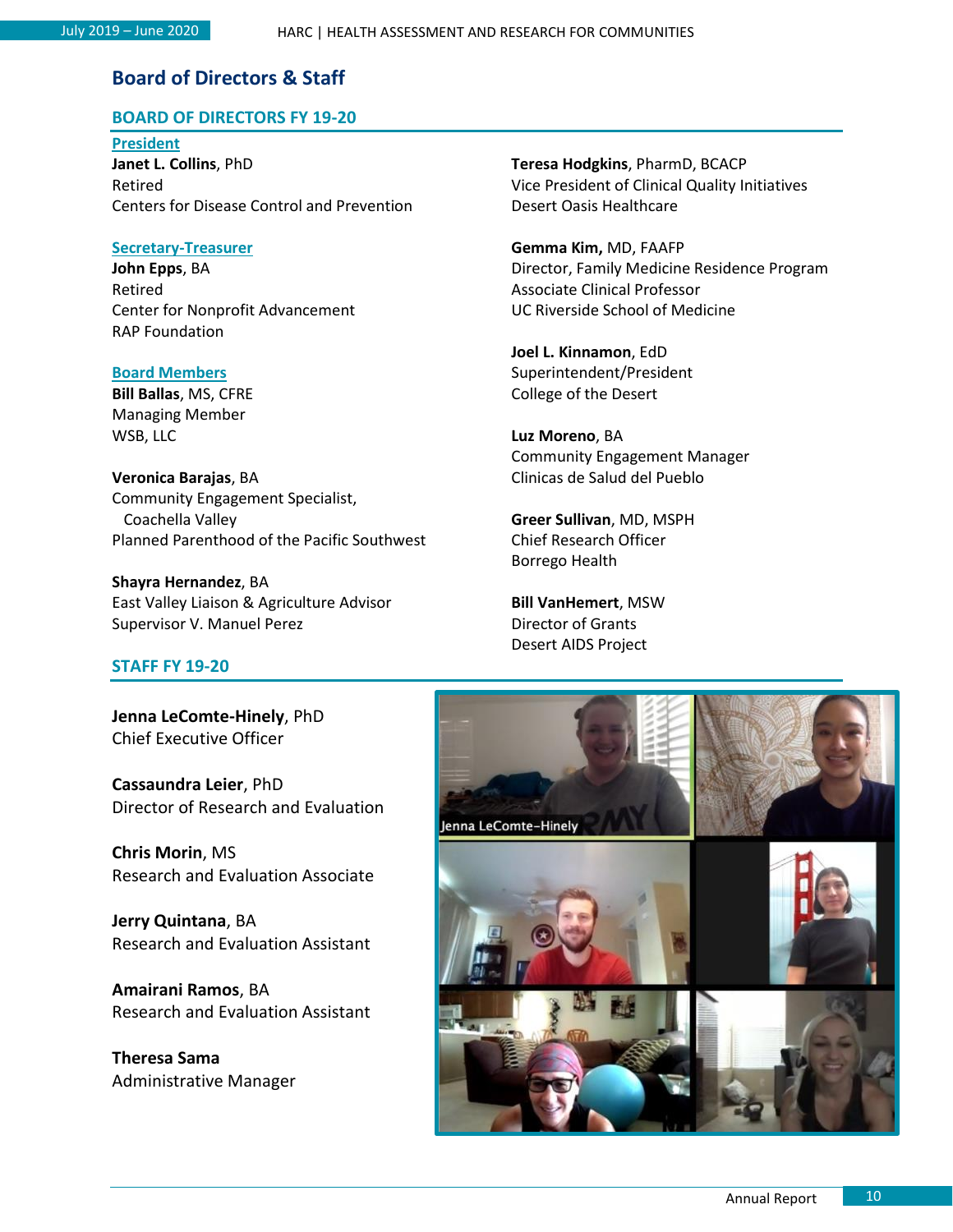#### **Funders, Donors, and Sponsors of 2019 - 2020**

We are deeply appreciative of our primary funder Desert Healthcare District & Foundation as well as the following major funding partners, donors and sponsors (listed below in alphabetical order) who have contributed to HARC's success in the fiscal year 2019-2020.

#### **Organizations**

Alzheimer's Association – Coachella Valley Auen Foundation California Health Care Foundation – Oakland, CA City of Cathedral City City of Coachella City of Desert Hot Springs City of Indio City of La Quinta City of Palm Desert City of Palm Springs College of the Desert County of Riverside, 4th Supervisorial District Desert AIDS Project Desert Care Network: Desert Regional Medical Center & JFK Memorial Hospital Desert Oasis Healthcare Eisenhower Health First 5 Riverside Inland Empire Health Plan (IEHP) John P Monahan Foundation, a Donor Advised Fund of the U.S. Charitable Gift **Trust** Kaiser Foundation Hospitals NIA Gilbert Fund Regional Access Project Foundation Renova Energy Riverside County Office on Aging Riverside University Health System – Behavioral Health Riverside University Health System – Public Health Steve Tobin & Grace Helen Spearman Charitable Foundation University of California, Riverside – Center for Health Disparities Research (NIMHD U54 MD013368)

Western Wind Foundation

#### **Individuals**

Lucie Arnaz & Laurence Luckinbill Bill Ballas Veronica Barajas Karen Borja David Brinkman Dr. Juliet Brosing & Keith LeComte Dr. Janet Collins & Richard Gannon John Epps Mike Gialdini Dr. Glen Grayman Dr. Teresa Hodgkins Shayra Hernandez Dr. Joel Kinnamon Dr. Jenna LeComte-Hinely & Braden Hinely Luz Moreno Eileen & Howard Packer Dr. Greer Sullivan William VanHemert